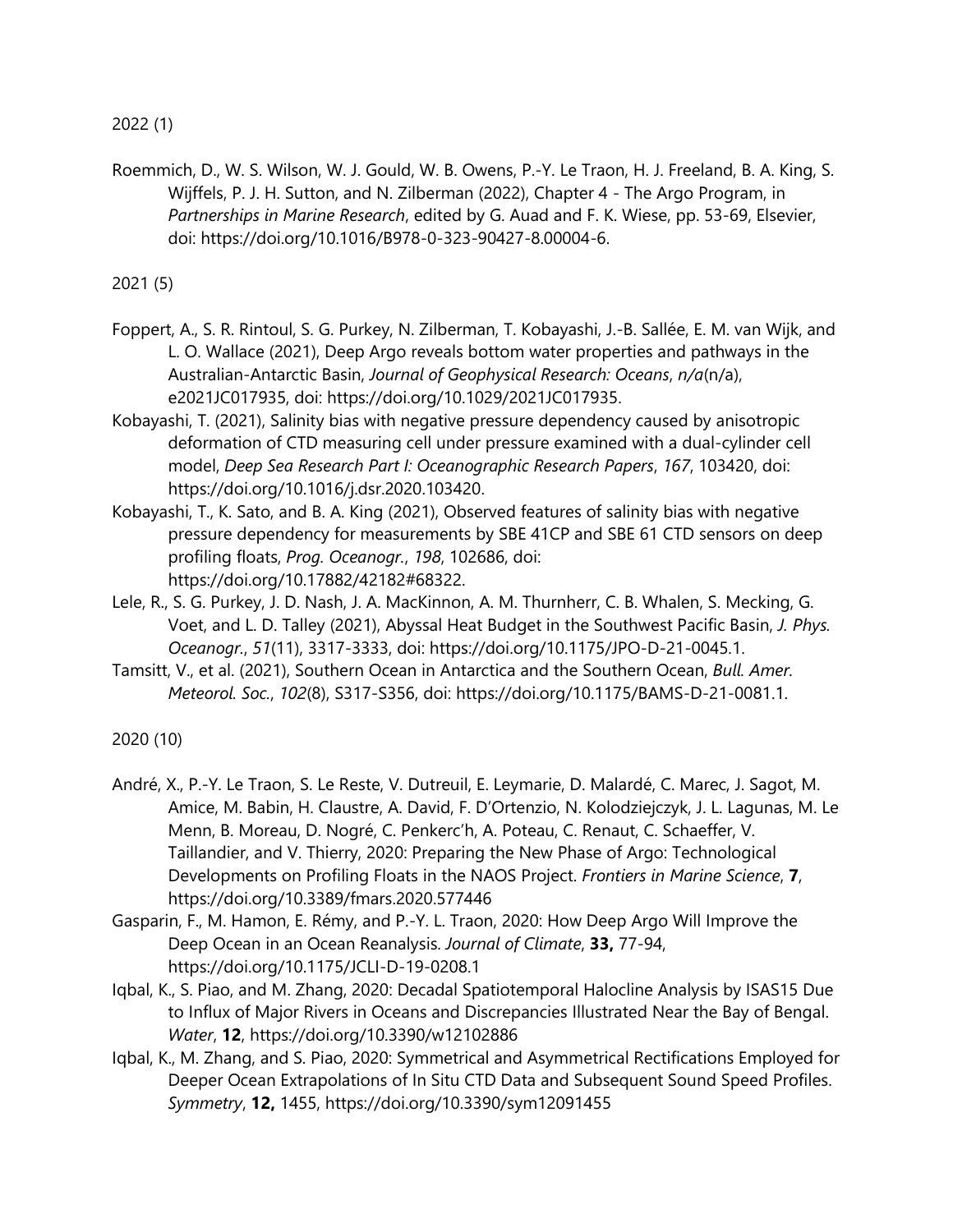- Johnson, G. C., C. Cadot, J. M. Lyman, K. E. McTaggart, and E. L. Steffen, 2020: Antarctic Bottom Water Warming in the Brazil Basin: 1990s Through 2020, From WOCE to Deep Argo. *Geophysical Research Letters*, **47,** e2020GL089191, https://doi.org/10.1029/2020GL089191
- Le Traon, P.-Y., F. D'Ortenzio, M. Babin, E. Leymarie, C. Marec, S. Pouliquen, V. Thierry, C. Cabanes, H. Claustre, D. Desbruyères, L. Lacour, J.-L. Lagunas, G. Maze, H. Mercier, C. Penkerc'h, N. Poffa, A. Poteau, L. Prieur, V. Racapé, A. Randelhoff, E. Rehm, C. M. Schmechtig, V. Taillandier, T. Wagener, and X. Xing, 2020: Preparing the New Phase of Argo: Scientific Achievements of the NAOS Project. *Frontiers in Marine Science*, **7**, https://doi.org/10.3389/fmars.2020.577408
- Mao, C., R. R. King, R. Reid, M. J. Martin, and S. A. Good, 2020: Assessing the Potential Impact of Changes to the Argo and Moored Buoy Arrays in an Operational Ocean Analysis System. *Frontiers in Marine Science*, **7**, https://doi.org/10.3389/fmars.2020.588267
- Silvano, A., A. Foppert, S. R. Rintoul, P. R. Holland, T. Tamura, N. Kimura, P. Castagno, P. Falco, G. Budillon, F. A. Haumann, A. C. Naveira Garabato, and A. M. Macdonald, 2020: Recent recovery of Antarctic Bottom Water formation in the Ross Sea driven by climate anomalies. *Nature Geoscience*, **13,** 780-786, https://doi.org/10.1038/s41561-020-00655-3
- Thomas, G., S. G. Purkey, D. Roemmich, A. Foppert, and S. R. Rintoul, 2020: Spatial Variability of Antarctic Bottom Water in the Australian Antarctic Basin From 2018–2020 Captured by Deep Argo. *Geophysical Research Letters*, **47,** e2020GL089467, https://doi.org/10.1029/2020GL089467
- Zilberman, N. V., D. H. Roemmich, and J. Gilson, 2020: Deep-Ocean Circulation in the Southwest Pacific Ocean Interior: Estimates of the Mean Flow and Variability Using Deep Argo Data. *Geophysical Research Letters*, **47,** e2020GL088342, https://doi.org/10.1029/2020GL088342

2019 (16)

- Chang, L., H. Tang, Q. Wang, and W. Sun, 2019: Global thermosteric sea level change contributed by the deep ocean below 2000 m estimated by Argo and CTD data. *Earth and Planetary Science Letters*, **524,** 115727, https://doi.org/10.1016/j.epsl.2019.115727
- Davidson, F., A. Alvera-Azcárate, A. Barth, G. B. Brassington, E. P. Chassignet, E. Clementi, P. De Mey-Frémaux, P. Divakaran, C. Harris, F. Hernandez, P. Hogan, L. R. Hole, J. Holt, G. Liu, Y. Lu, P. Lorente, J. Maksymczuk, M. Martin, A. Mehra, A. Melsom, H. Mo, A. Moore, P. Oddo, A. Pascual, A.-C. Pequignet, V. Kourafalou, A. Ryan, J. Siddorn, G. Smith, D. Spindler, T. Spindler, E. V. Stanev, J. Staneva, A. Storto, C. Tanajura, P. N. Vinayachandran, L. Wan, H. Wang, Y. Zhang, X. Zhu, and Z. Zu, 2019: Synergies in Operational Oceanography: The Intrinsic Need for Sustained Ocean Observations. *Frontiers in Marine Science*, **6**, https://doi.org/10.3389/fmars.2019.00450
- Fox-Kemper, B., A. Adcroft, C. W. Böning, E. P. Chassignet, E. Curchitser, G. Danabasoglu, C. Eden, M. H. England, R. Gerdes, R. J. Greatbatch, S. M. Griffies, R. W. Hallberg, E. Hanert, P. Heimbach, H. T. Hewitt, C. N. Hill, Y. Komuro, S. Legg, J. Le Sommer, S. Masina, S. J. Marsland, S. G. Penny, F. Qiao, T. D. Ringler, A. M. Treguier, H. Tsujino, P. Uotila, and S. G. Yeager, 2019: Challenges and Prospects in Ocean Circulation Models. *Frontiers in Marine*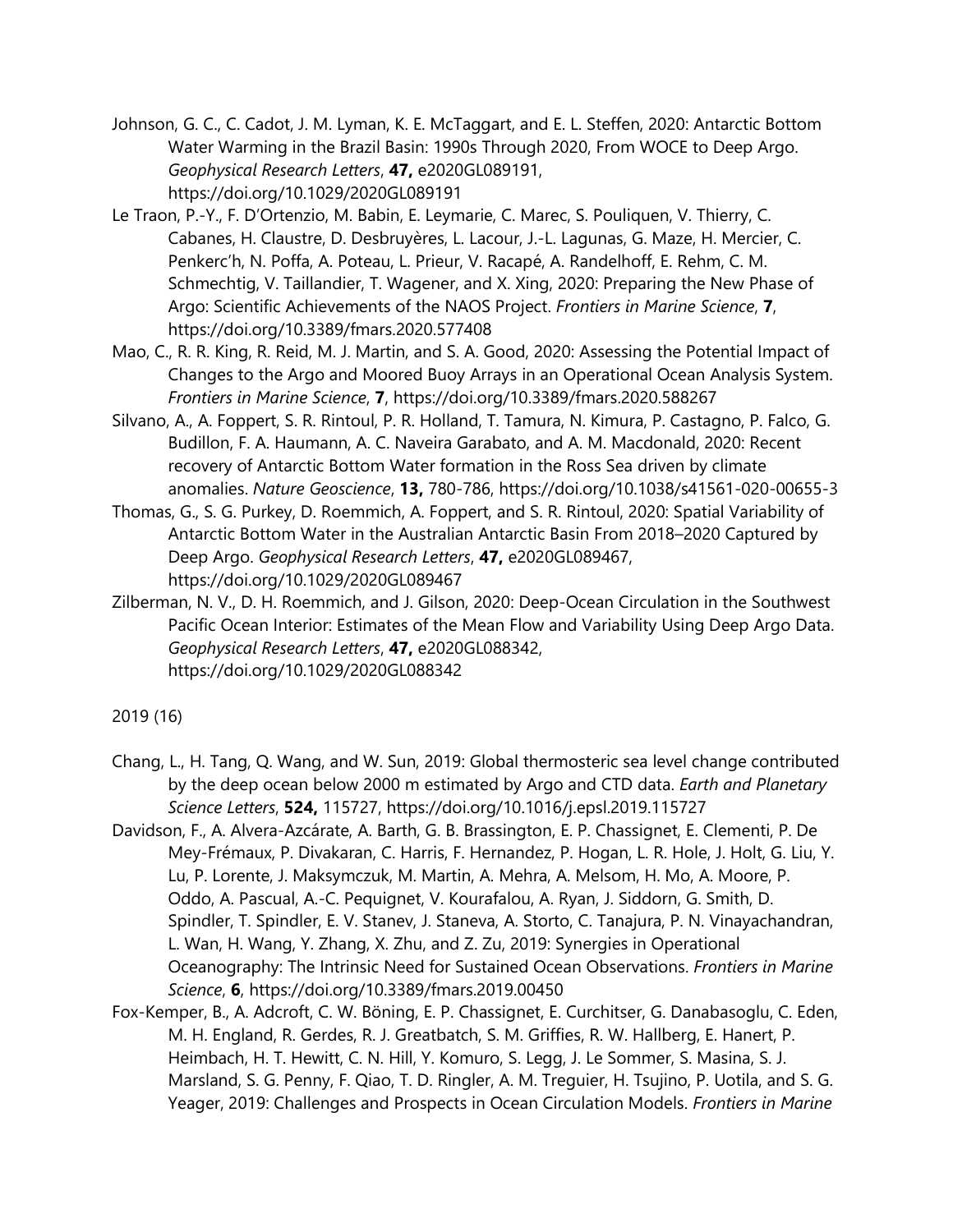*Science*, **6**, https://doi.org/10.3389/fmars.2019.00065

- Fujii, Y., E. Rémy, H. Zuo, P. Oke, G. Halliwell, F. Gasparin, M. Benkiran, N. Loose, J. Cummings, J. Xie, Y. Xue, S. Masuda, G. C. Smith, M. Balmaseda, C. Germineaud, D. J. Lea, G. Larnicol, L. Bertino, A. Bonaduce, P. Brasseur, C. Donlon, P. Heimbach, Y. Kim, V. Kourafalou, P.-Y. Le Traon, M. Martin, S. Paturi, B. Tranchant, and N. Usui, 2019: Observing System Evaluation Based on Ocean Data Assimilation and Prediction Systems: On-Going Challenges and a Future Vision for Designing and Supporting Ocean Observational Networks. *Frontiers in Marine Science*, **6**, https://doi.org/10.3389/fmars.2019.00417
- Hermes, J. C., Y. Masumoto, L. M. Beal, M. K. Roxy, J. Vialard, M. Andres, H. Annamalai, S. Behera, N. D'Adamo, T. Doi, M. Feng, W. Han, N. Hardman-Mountford, H. Hendon, R. Hood, S. Kido, C. Lee, T. Lee, M. Lengaigne, J. Li, R. Lumpkin, K. N. Navaneeth, B. Milligan, M. J. McPhaden, M. Ravichandran, T. Shinoda, A. Singh, B. Sloyan, P. G. Strutton, A. C. Subramanian, S. Thurston, T. Tozuka, C. C. Ummenhofer, A. S. Unnikrishnan, R. Venkatesan, D. Wang, J. Wiggert, L. Yu, and W. Yu, 2019: A Sustained Ocean Observing System in the Indian Ocean for Climate Related Scientific Knowledge and Societal Needs. *Frontiers in Marine Science*, **6**, https://doi.org/10.3389/fmars.2019.00355
- Johnson, G. C., S. G. Purkey, N. V. Zilberman, and D. Roemmich, 2019: Deep Argo Quantifies Bottom Water Warming Rates in the Southwest Pacific Basin. *Geophysical Research Letters*, **46,** 2662-2669, https://doi.org/10.1029/2018GL081685
- Le Traon, P. Y., A. Reppucci, E. Alvarez Fanjul, L. Aouf, A. Behrens, M. Belmonte, A. Bentamy, L. Bertino, V. E. Brando, M. B. Kreiner, M. Benkiran, T. Carval, S. A. Ciliberti, H. Claustre, E. Clementi, G. Coppini, G. Cossarini, M. De Alfonso Alonso-Muñoyerro, A. Delamarche, G. Dibarboure, F. Dinessen, M. Drevillon, Y. Drillet, Y. Faugere, V. Fernández, A. Fleming, M. I. Garcia-Hermosa, M. G. Sotillo, G. Garric, F. Gasparin, C. Giordan, M. Gehlen, M. L. Gregoire, S. Guinehut, M. Hamon, C. Harris, F. Hernandez, J. B. Hinkler, J. Hoyer, J. Karvonen, S. Kay, R. King, T. Lavergne, B. Lemieux-Dudon, L. Lima, C. Mao, M. J. Martin, S. Masina, A. Melet, B. Buongiorno Nardelli, G. Nolan, A. Pascual, J. Pistoia, A. Palazov, J. F. Piolle, M. I. Pujol, A. C. Pequignet, E. Peneva, B. Pérez Gómez, L. Petit de la Villeon, N. Pinardi, A. Pisano, S. Pouliquen, R. Reid, E. Remy, R. Santoleri, J. Siddorn, J. She, J. Staneva, A. Stoffelen, M. Tonani, L. Vandenbulcke, K. von Schuckmann, G. Volpe, C. Wettre, and A. Zacharioudaki, 2019: From Observation to Information and Users: The Copernicus Marine Service Perspective. *Frontiers in Marine Science*, **6**, https://doi.org/10.3389/fmars.2019.00234
- Levin, L. A., B. J. Bett, A. R. Gates, P. Heimbach, B. M. Howe, F. Janssen, A. McCurdy, H. A. Ruhl, P. Snelgrove, K. I. Stocks, D. Bailey, S. Baumann-Pickering, C. Beaverson, M. C. Benfield, D. J. Booth, M. Carreiro-Silva, A. Colaço, M. C. Eblé, A. M. Fowler, K. M. Gjerde, D. O. B. Jones, K. Katsumata, D. Kelley, N. Le Bris, A. P. Leonardi, F. Lejzerowicz, P. I. Macreadie, D. McLean, F. Meitz, T. Morato, A. Netburn, J. Pawlowski, C. R. Smith, S. Sun, H. Uchida, M. F. Vardaro, R. Venkatesan, and R. A. Weller, 2019: Global Observing Needs in the Deep Ocean. *Frontiers in Marine Science*, **6**, https://doi.org/10.3389/fmars.2019.00241
- Meyssignac, B., T. Boyer, Z. Zhao, M. Z. Hakuba, F. W. Landerer, D. Stammer, A. Köhl, S. Kato, T. L'Ecuyer, M. Ablain, J. P. Abraham, A. Blazquez, A. Cazenave, J. A. Church, R. Cowley, L. Cheng, C. M. Domingues, D. Giglio, V. Gouretski, M. Ishii, G. C. Johnson, R. E. Killick, D. Legler, W. Llovel, J. Lyman, M. D. Palmer, S. Piotrowicz, S. G. Purkey, D. Roemmich, R.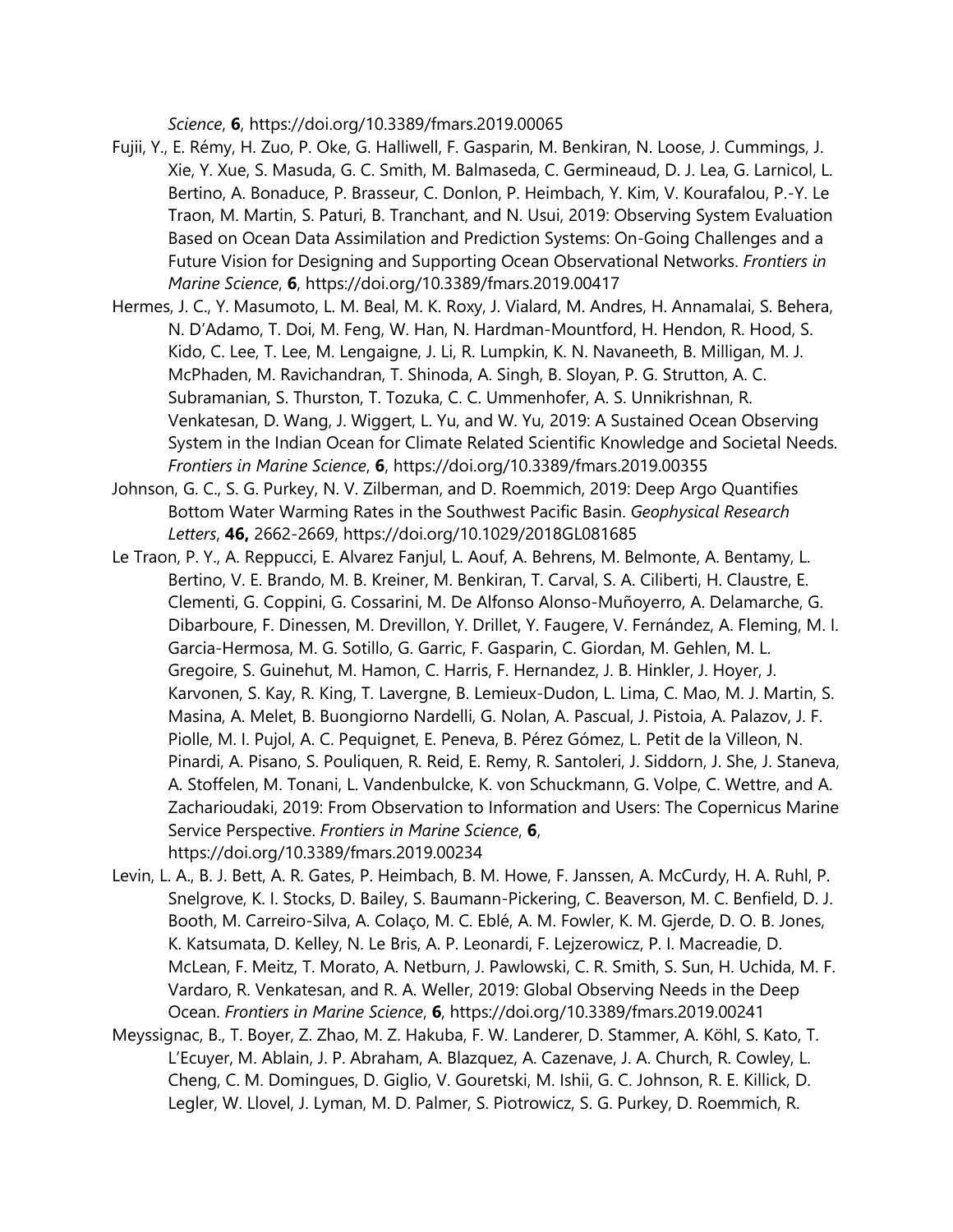Roca, A. Savita, K. v. Schuckmann, S. Speich, G. Stephens, G. Wang, S. E. Wijffels, and N. Zilberman, 2019: Measuring Global Ocean Heat Content to Estimate the Earth Energy Imbalance. *Frontiers in Marine Science*, **6**, https://doi.org/10.3389/fmars.2019.00432

- Palmer, M. D., P. J. Durack, M. P. Chidichimo, J. A. Church, S. Cravatte, K. Hill, J. A. Johannessen, J. Karstensen, T. Lee, D. Legler, M. Mazloff, E. Oka, S. Purkey, B. Rabe, J.-B. Sallée, B. M. Sloyan, S. Speich, K. von Schuckmann, J. Willis, and S. Wijffels, 2019: Adequacy of the Ocean Observation System for Quantifying Regional Heat and Freshwater Storage and Change. *Frontiers in Marine Science*, **6**, https://doi.org/10.3389/fmars.2019.00416
- Penny, S. G., S. Akella, M. A. Balmaseda, P. Browne, J. A. Carton, M. Chevallier, F. Counillon, C. Domingues, S. Frolov, P. Heimbach, P. Hogan, I. Hoteit, D. Iovino, P. Laloyaux, M. J. Martin, S. Masina, A. M. Moore, P. de Rosnay, D. Schepers, B. M. Sloyan, A. Storto, A. Subramanian, S. Nam, F. Vitart, C. Yang, Y. Fujii, H. Zuo, T. O'Kane, P. Sandery, T. Moore, and C. C. Chapman, 2019: Observational Needs for Improving Ocean and Coupled Reanalysis, S2S Prediction, and Decadal Prediction. *Frontiers in Marine Science*, **6**, https://doi.org/10.3389/fmars.2019.00391
- Racapé, V., V. Thierry, H. Mercier, and C. Cabanes, 2019: ISOW Spreading and Mixing as Revealed by Deep-Argo Floats Launched in the Charlie-Gibbs Fracture Zone. *Journal of Geophysical Research: Oceans*, **124,** 6787-6808, https://doi.org/10.1029/2019JC015040
- Roemmich, D., M. H. Alford, H. Claustre, K. Johnson, B. King, J. Moum, P. Oke, W. B. Owens, S. Pouliquen, S. Purkey, M. Scanderbeg, T. Suga, S. Wijffels, N. Zilberman, D. Bakker, M. Baringer, M. Belbeoch, H. C. Bittig, E. Boss, P. Calil, F. Carse, T. Carval, F. Chai, D. Ó. Conchubhair, F. d'Ortenzio, G. Dall'Olmo, D. Desbruyeres, K. Fennel, I. Fer, R. Ferrari, G. Forget, H. Freeland, T. Fujiki, M. Gehlen, B. Greenan, R. Hallberg, T. Hibiya, S. Hosoda, S. Jayne, M. Jochum, G. C. Johnson, K. Kang, N. Kolodziejczyk, A. Körtzinger, P.-Y. L. Traon, Y.-D. Lenn, G. Maze, K. A. Mork, T. Morris, T. Nagai, J. Nash, A. N. Garabato, A. Olsen, R. R. Pattabhi, S. Prakash, S. Riser, C. Schmechtig, C. Schmid, E. Shroyer, A. Sterl, P. Sutton, L. Talley, T. Tanhua, V. Thierry, S. Thomalla, J. Toole, A. Troisi, T. W. Trull, J. Turton, P. J. Velez-Belchi, W. Walczowski, H. Wang, R. Wanninkhof, A. F. Waterhouse, S. Waterman, A. Watson, C. Wilson, A. P. S. Wong, J. Xu, and I. Yasuda, 2019: On the Future of Argo: A Global, Full-Depth, Multi-Disciplinary Array. *Frontiers in Marine Science*, **6**, https://doi.org/10.3389/fmars.2019.00439
- Roemmich, D., J. T. Sherman, R. E. Davis, K. Grindley, M. McClune, C. J. Parker, D. N. Black, N. Zilberman, S. G. Purkey, P. J. H. Sutton, and J. Gilson, 2019: Deep SOLO: A Full-Depth Profiling Float for the Argo Program. *Journal of Atmospheric and Oceanic Technology*, **36,** 1967-1981, https://doi.org/10.1175/JTECH-D-19-0066.1
- Sloyan, B. M., R. Wanninkhof, M. Kramp, G. C. Johnson, L. D. Talley, T. Tanhua, E. McDonagh, C. Cusack, E. O'Rourke, E. McGovern, K. Katsumata, S. Diggs, J. Hummon, M. Ishii, K. Azetsu-Scott, E. Boss, I. Ansorge, F. F. Perez, H. Mercier, M. J. M. Williams, L. Anderson, J. H. Lee, A. Murata, S. Kouketsu, E. Jeansson, M. Hoppema, and E. Campos, 2019: The Global Ocean Ship-Based Hydrographic Investigations Program (GO-SHIP): A Platform for Integrated Multidisciplinary Ocean Science. *Frontiers in Marine Science*, **6**, https://doi.org/10.3389/fmars.2019.00445
- Tamsitt, V., L. D. Talley, and M. R. Mazloff, 2019: A Deep Eastern Boundary Current Carrying Indian Deep Water South of Australia. *Journal of Geophysical Research: Oceans*, **124,**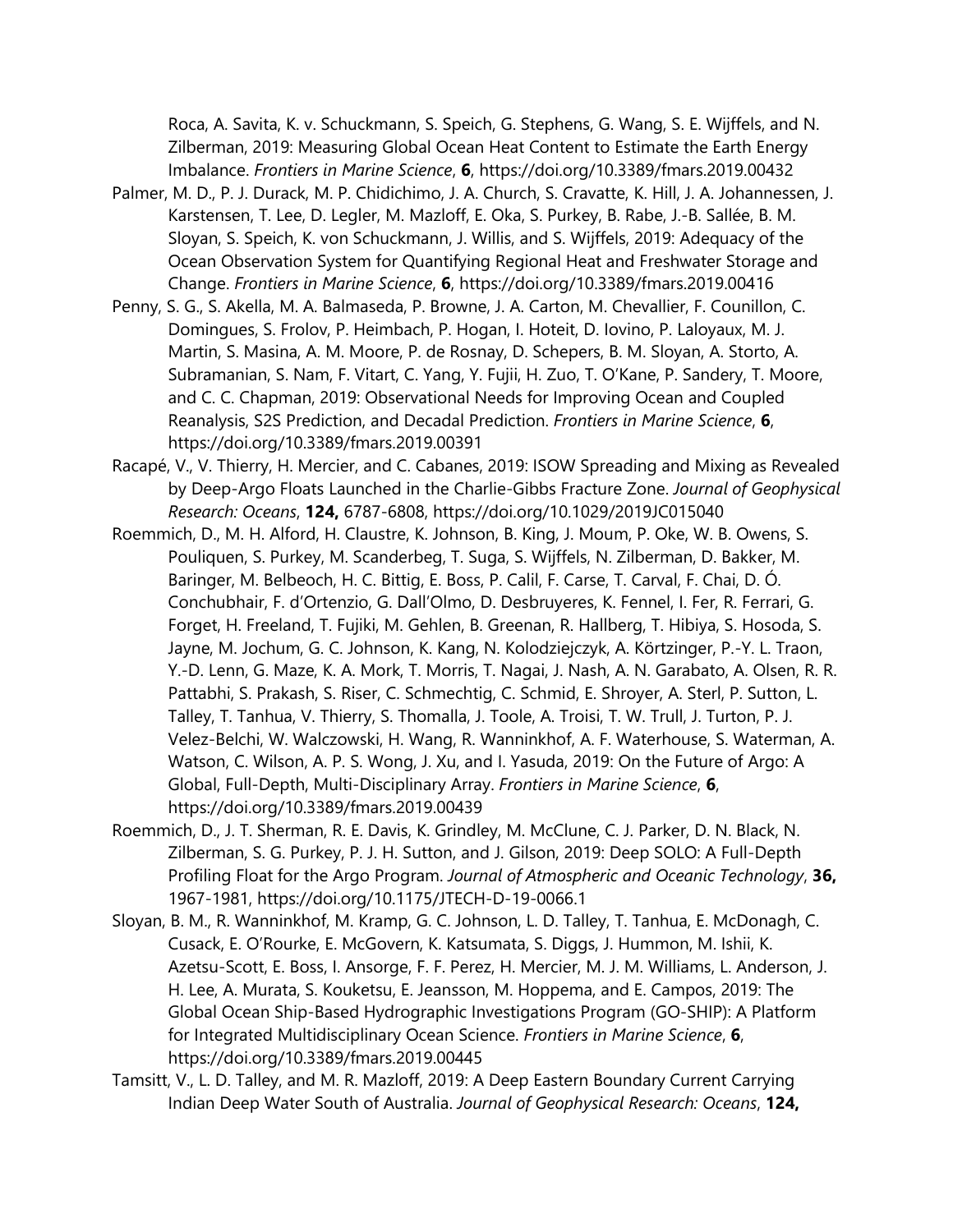2218-2238, https://doi.org/10.1029/2018JC014569

## 2018 (4)

- Chang, Y.-S., S. Zhang, A. Rosati, G. A. Vecchi, and X. Yang, 2018: An OSSE Study for Deep Argo Array using the GFDL Ensemble Coupled Data Assimilation System. *Ocean Science Journal*, **53,** 179-189, https://doi.org/10.1007/s12601-018-0007-1
- Kobayashi, T., 2018: Rapid volume reduction in Antarctic Bottom Water off the Adélie/George V Land coast observed by deep floats. *Deep Sea Research Part I: Oceanographic Research Papers*, **140,** 95-117, https://doi.org/10.1016/j.dsr.2018.07.014
- Masuda, S., S. Osafune, and T. Hemmi, 2018: Deep-float salinity data synthesis for deep ocean state estimation: method and impact. *Progress in Earth and Planetary Science*, **5,** 89, https://doi.org/10.1186/s40645-018-0247-9
- Wang, T., S. T. Gille, M. R. Mazloff, N. V. Zilberman, and Y. Du, 2018: Numerical Simulations to Project Argo Float Positions in the Middepth and Deep Southwest Pacific. *Journal of Atmospheric and Oceanic Technology*, **35,** 1425-1440, <https://doi.org/10.1175/JTECH-D-17-0214.1>

2017 (2)

- Jayne, S. R., D. Roemmich, N. V. Zilberman, S. C. Riser, K. S. Johnson, G. C. Johnson, and S. R. Piotrowicz, 2017: The Argo Program: Present and Future. *Oceanography*, **30,** 18-28, http://dx.doi.org/10.5670/oceanog.2017.213
- Zilberman, N. V., 2017: Deep Argo: Sampling the Total Ocean Volume in State of the Climate in 2016. *Bull. Am. Meteorol. Soc.*, **98,** S73-S74, <https://doi.org/10.1175/2017BAMSStateoftheClimate.1>

2016 (1)

Le Reste, S., V. Dutreuil, X. André, V. Thierry, C. Renaut, P.-Y. L. Traon, and G. Maze, 2016: "Deep-Arvor": A New Profiling Float to Extend the Argo Observations Down to 4000-m Depth. *Journal of Atmospheric and Oceanic Technology*, **33,** 1039-1055, <http://dx.doi.org/10.1175/JTECH-D-15-0214.1>

2015 (1)

Johnson, G. C., J. M. Lyman, and S. G. Purkey, 2015: Informing Deep Argo Array Design Using Argo and Full-Depth Hydrographic Section Data. *Journal of Atmospheric and Oceanic Technology*, **32,** 2187-2198,<http://dx.doi.org/10.1175/JTECH-D-15-0139.1>

2013 (3)

Kobayashi, T., 2013: Deep NINJA collects profiles down to 4,000 meters. *Sea Technology*, **54,** 41-44, https://www.sea-technology.com/features/2013/0213/deep\_ninja.php